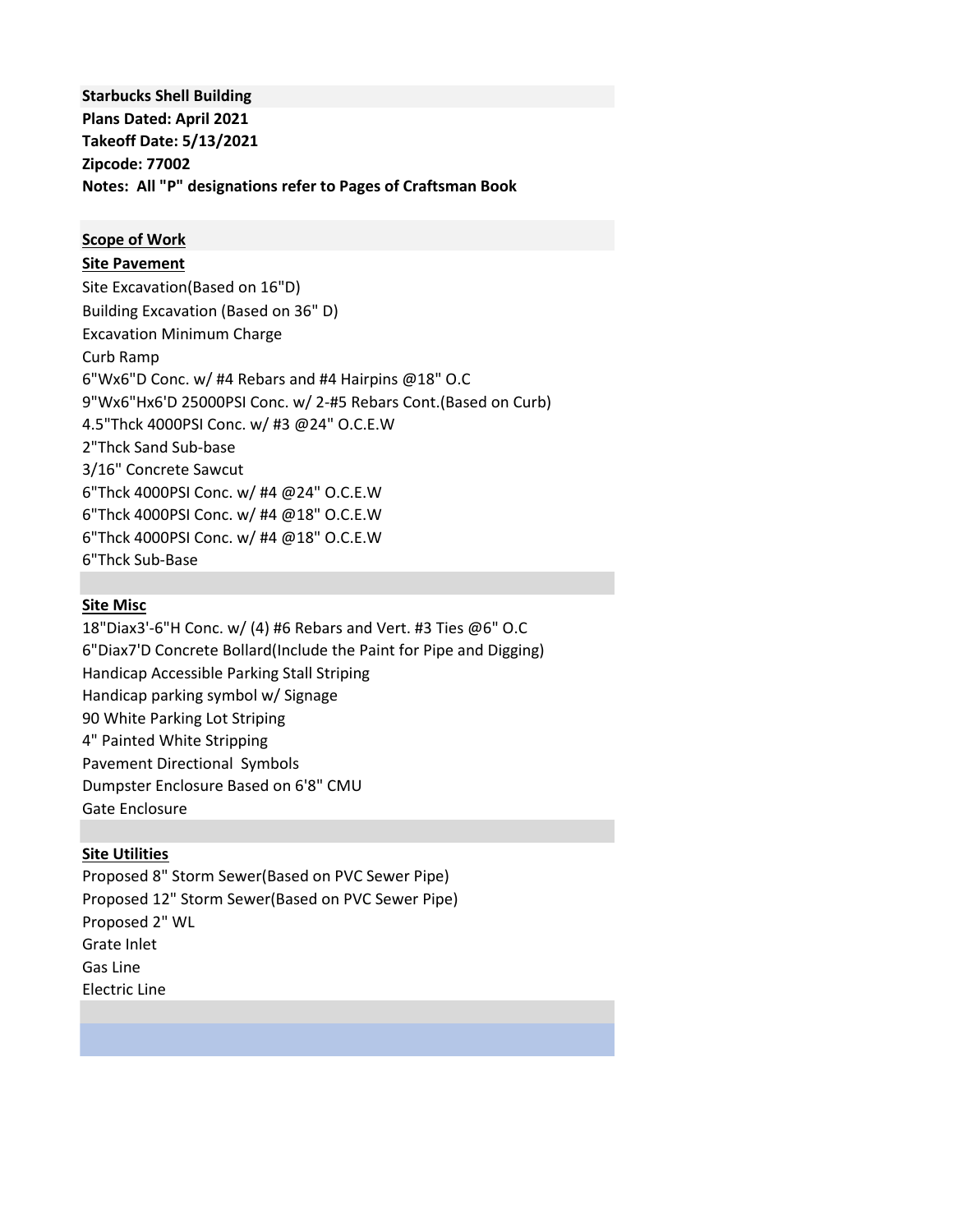| Location                                    | <b>Qty</b>     | <b>Units</b>     | M/L/E               |
|---------------------------------------------|----------------|------------------|---------------------|
|                                             |                |                  |                     |
| Soil Excavation (P597)                      | 245            | <b>CY</b>        | \$<br>2.47          |
| Soil Excavation(P597)                       | 1481           | <b>CY</b>        | \$<br>2.47          |
| Soil Excavation(P597)                       | $\mathbf{1}$   | EA               | \$<br>15,000.00     |
| Ramp(P476)                                  | 83             | SQ FT            | \$<br>4.97          |
| Concrete Curb(P614)                         | 1257           | <b>FT</b>        | \$<br>14.85         |
| Wheel Stop(P614)                            | 13             | EA               | \$<br>89.10         |
| Sidewalk(P94)                               | 2009           | SQ FT            | \$<br>7.65          |
| Sub Base at Sidewalk(P94)                   | 1880           | SQ <sub>FT</sub> | \$<br>0.21          |
| Sawcut at Concrete(P94)                     | 114            | FT               | \$<br>0.89          |
| Proposed Light Duty Concrete Pavement(P94)  | 4731           | SQ FT            | \$<br>8.09          |
| Proposed Medium Duty Concrete Pavement(P94) | 10668          | SQ FT            | \$<br>8.09          |
| Proposed Heavy Duty Concrete Pavement(P94)  | 565            | SQ <sub>FT</sub> | \$<br>8.09          |
| Subgrade of Concrete Pavement(P94)          | 15964          | SQ FT            | \$<br>0.68          |
|                                             |                |                  | <b>SUB-TOTAL:</b>   |
| <b>Bollard Footing(P616)</b>                | 12             | EA               | \$<br>80.43         |
| Bollard(P616)                               | 12             | EA               | \$<br>224.61        |
| Paint(P616)                                 | 43             | <b>FT</b>        | \$<br>1.26          |
| Paint(P616)                                 | $\overline{2}$ | EA               | \$<br>64.61         |
| Paint(P616)                                 | 430            | <b>FT</b>        | \$<br>1.26          |
| Paint(P616)                                 | 226            | SQ <sub>FT</sub> | \$<br>1.26          |
| Paint(P616)                                 | $\overline{7}$ | EA               | \$<br>64.61         |
| Enclosure(P331)                             | 252            | SQ FT            | \$<br>9.61          |
| Enclosure(P331)                             | $\overline{2}$ | EA               | \$<br>188.86        |
|                                             |                |                  | <b>SUB-TOTAL:</b>   |
| Noted at Storm Sewer Plan(P266)             | 56             | FT               | \$<br>127.94        |
| Noted at Storm Sewer Plan(P266)             | 246            | FT               | \$<br>198.60        |
| Noted at Utility Plan(P628)                 | 220            | FT               | \$<br>3.42          |
| Noted at Storm Sewer Plan                   | 5              | EA               | \$<br>604.43        |
| Line Utilities(P638)                        | 184            | FT.              | \$<br>25.27         |
| Line Utilities(P558)                        | 395            | FT.              | \$<br>2.07          |
|                                             |                |                  |                     |
|                                             |                |                  | <b>GRAND-TOTAL:</b> |